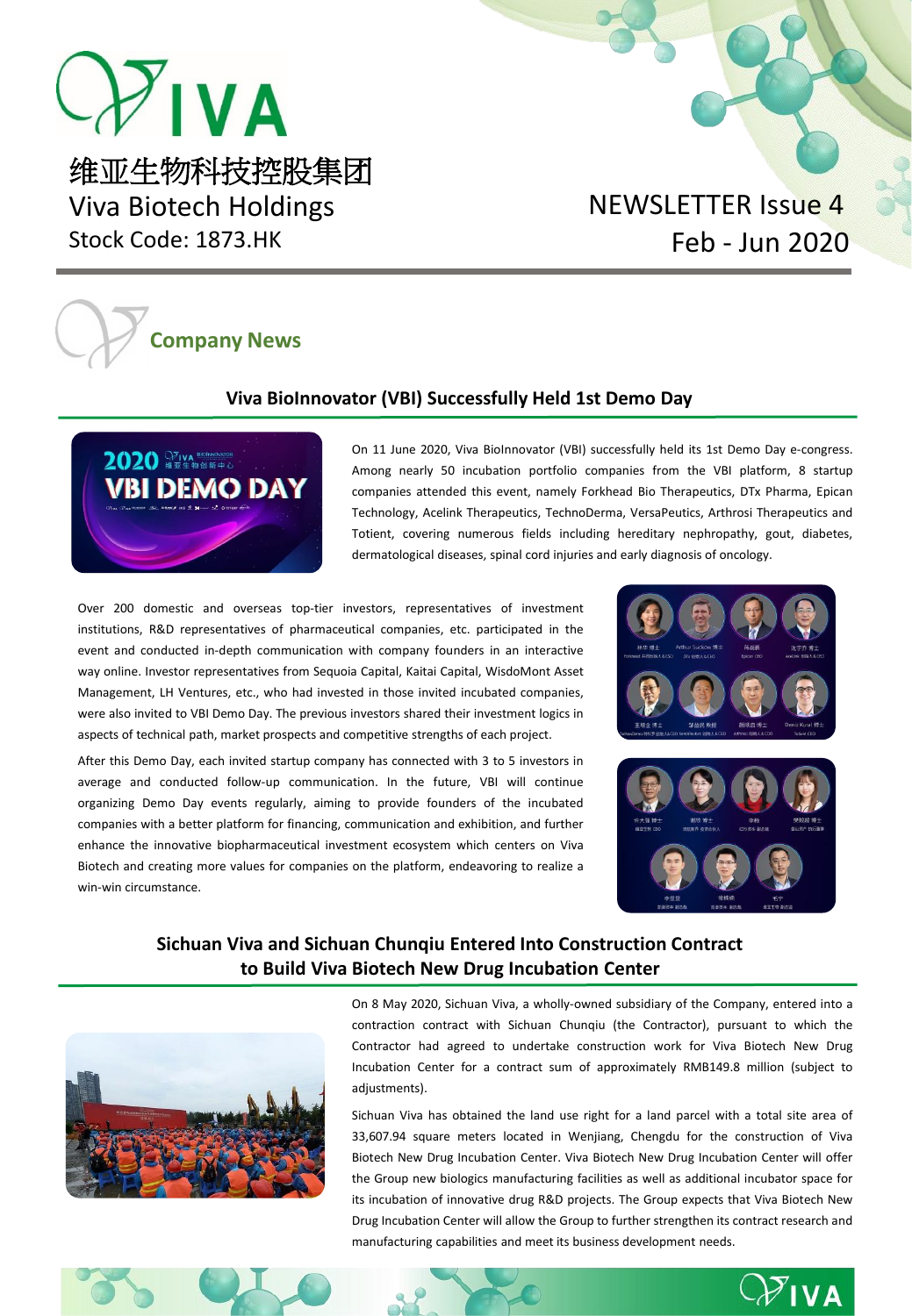## **Viva Biotech Signed with Zhangjiang Headquarters Park(**张江总部园**) [to Accelerate the Industrialization of Drug Innovation](https://mp.weixin.qq.com/s/k91aoqhfp_DkgSVfCIP4iA)**

On 15 April 2020, the opening ceremony of Zhangjiang Headquarters Park(张江总部园) was successfully held. Dr. Delin Ren, executive Director and the president of Viva Biotech was invited to attend the press conference and participated in the signing ceremony on behalf of the Company. The selection of establish and take root the headquarter of Viva Biotech Holdings in Zhangjiang Headquarters Park(张江总部园) will help the Group to reduce operating costs, systematize layout and promote development in scale, and provide a sustainable operation and R&D site for the follow-up development of high-potential biotechnology enterprises on the incubation platform.





## **Market Recognition**

### **[Viva Biotech Was Granted the Best Medical Service Listed Company](https://mp.weixin.qq.com/s/NZcWrd6FhPppXczye2T1eA)**

On 27 May 2020, based on the analysis of the current situation of investment and financing in the medical industry, CHC medical consulting and CITIC Securities Co., Ltd. online released the "2019 China Healthcare Industry Investment and Financing Honor List".

As a world-leading structure-based drug discovery service provider, Viva Biotech was listed and granted the Best Medical Service Listed Company. By combining the conventional cash-for-service (CFS) and unique equity-for-service (EFS) approaches, Viva Biotech provides drug discovery and incubation services to biotech companies with high potential worldwide.



## **[Viva Biotech Included as Constituent Stock of Hang Seng Composite Index and Other 6 Indexes](https://mp.weixin.qq.com/s/cIKUGNEbK7pzkD9fEow_nw) Becoming an Eligible Stock of Shenzhen-Hong Kong Stock Connect**





On 21 Feb 2020, Viva Biotech Holdings was included as a constituent stock of seven indexes, namely Hang Seng Composite Index, Hang Seng Healthcare Index, Hang Seng Stock Connect Hong Kong Index, Hang Seng Stock Connect Hong Kong MidCap & SmallCap Index, Hang Seng Stock Connect Hong Kong SmallCap Index, Hang Seng SCHK HK Companies Index and Hang Seng SCHK ex-AH Companies Index. The constituent changes will be made to the Hang Seng Family of Indexes with effect from 9 March 2020. Included in the Hang Seng Composite Index also means that Viva Biotech will be selected as an eligible stock of the China-Hong Kong Stock Connect in accordance with the selection requirements of the Shenzhen-Hong Kong Stock Connect.

The inclusion of Viva Biotech as a constituent stock of Hang Seng Composite Index and other important indicatable indexes in the Hong Kong capital market was another milestone after being included in the Hang Seng Hong Kong-Listed Biotech Index in December 2019. It reflects the full recognition of Viva Biotech's overall performance in the capital market and its great influence in the healthcare industry, which will further help to enhance the awareness of the Company among domestic and foreign investors.